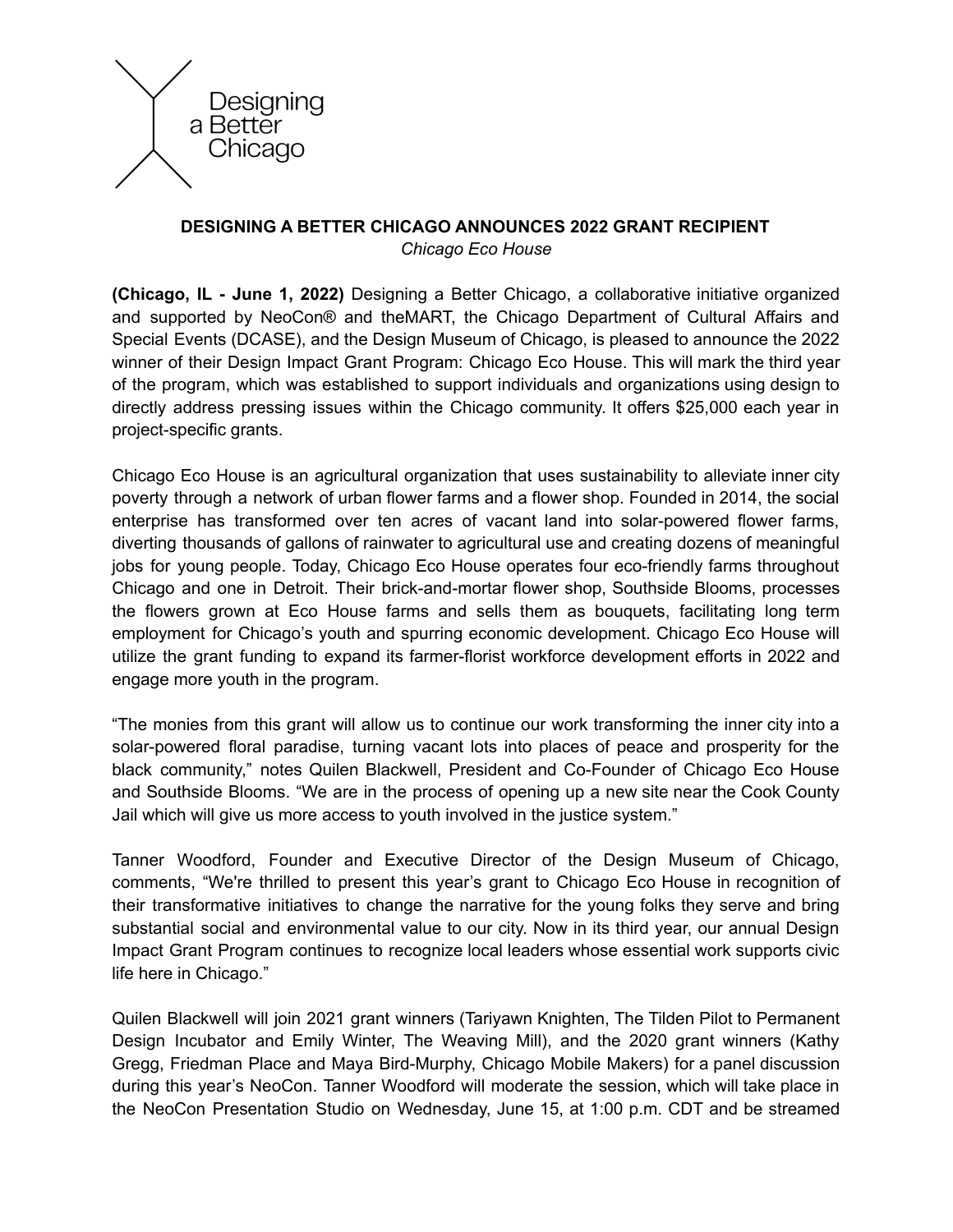live on the NeoCon Hub. Details on this panel and other programming is available at [neocon.com.](http://neocon.com)

Launched in 2020, the Design Impact Grant program shines a light on Chicago's extraordinary design legacy—the local talent, assets, and community that have long supported civic good through design. The initiative showcases individuals and organizations, public art and programs across the city, inviting residents and visitors to consider the many ways design improves civic life. The Design Impact Grant monies are generously funded by NeoCon and theMART.

Additional information about the 2022 Grant Recipient and Designing a Better Chicago can be found at [designingabetterchicago.org.](http://designingabetterchicago.org)

**Media Contacts:**

**Novità Communications** [Alexandra](mailto:alexandra@novitapr.com) Zwicky / Danielle [McWilliams](mailto:danielle@novitapr.com) / Emma [Reuland](mailto:emma@novitapr.com) / Katie [Fosdick](mailto:katiefosdick@novitapr.com)

**Chicago's Department of Cultural Affairs and Special Events (DCASE) Jamey [Lundblad](mailto:Jamey.Lundblad@cityofchicago.org)** 

**Design Museum of Chicago** Tanner [Woodford](mailto:tanner@designchicago.org)

**Chicago Eco House** Laurie [Monteforte](mailto:laurie@strongmountainmedia.com)

# # #

**About NeoCon:** NeoCon is the world's leading platform and most important event for the commercial interiors industry, held each year at theMART in Chicago. Since launching in 1969, NeoCon has served as the annual gathering place for the commercial design world's manufacturers, dealers, architects, designers, end-users, design organizations and media. The three-day event showcases game-changing products and services from close to 500 leading and emerging companies—providing unparalleled access to the latest and most innovative solutions. A robust educational program of keynote presentations and CEU sessions offers world-class expertise and insight about today's most relevant topics as well as the future of commercial design. [www.neocon.com](https://novitapr.us19.list-manage.com/track/click?u=f2437c341c2d477889d2e3931&id=009ec41c49&e=cda661e2e2)

NeoCon® is a registered trademark of Merchandise Mart Properties Inc, a subsidiary of Vornado Realty Trust.

**About theMART:** theMART (formerly The Merchandise Mart), located in the center of the sought-after River North submarket, is interwoven into the fabric of Chicago as an innovator in business, technology, culture, art, media and more. It is one of the world's leading commercial buildings, wholesale design centers and the preeminent international business location in